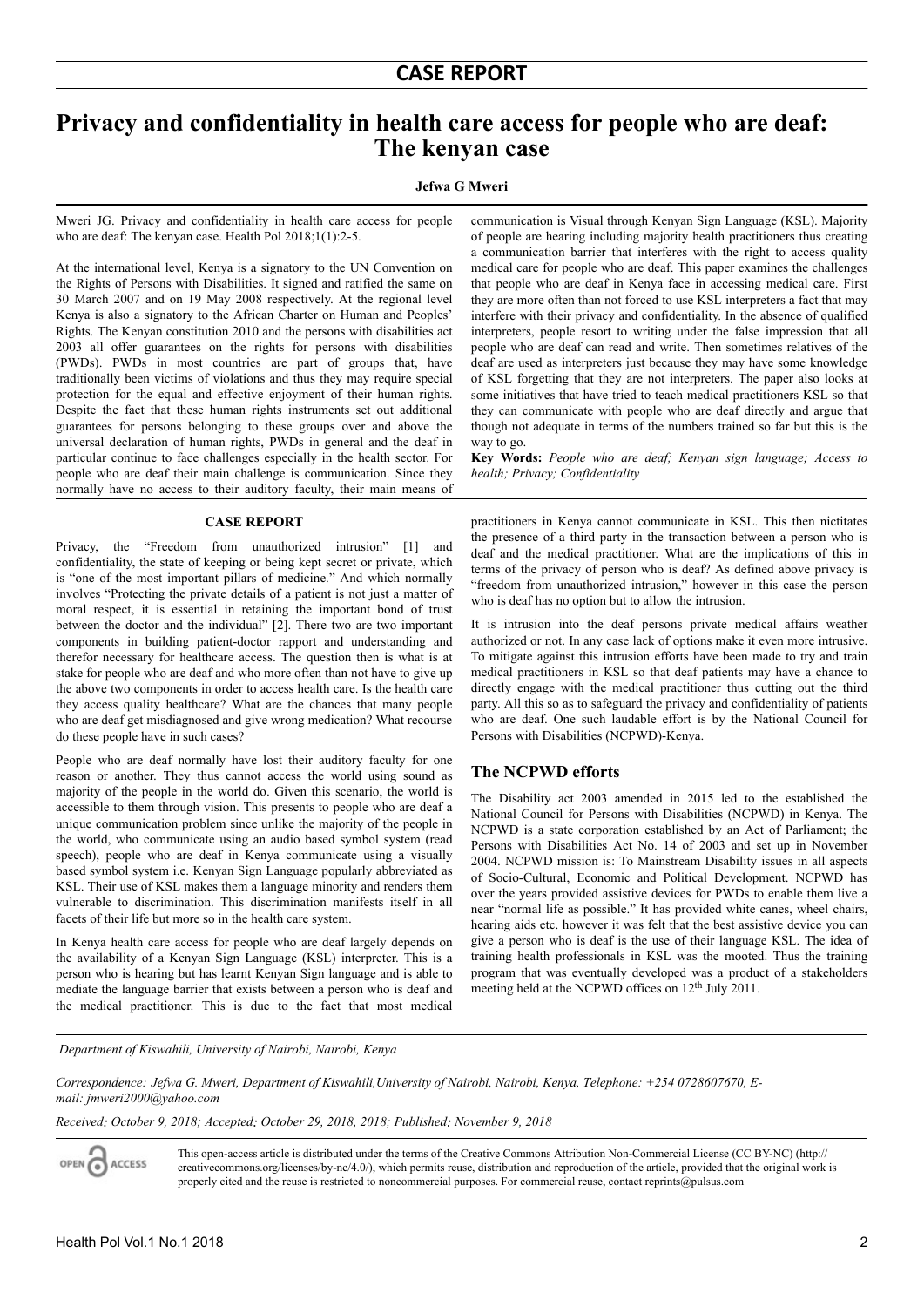The purpose of the meeting was to discuss and strategize on how to provide sign Language to health service providers in the country so as to increase access to reproductive and other health care services to persons who are deaf. Part of the resolution passed in that meeting was to start a Kenyan Sign language (KSL) training programs that would involve selected health professionals who would be given a six months intensive KSL training and a further three months attachment to enable them to serve people who are deaf better in their stations after the training and by extension increase health care accessibility for them. In collaboration with the Kenya Sign Language Research Project (KSLRP) based at the University of Nairobi, NCPWD in sponsored trainees into what we called the KSL proficiency training program for professionals. The trainees were selected by the ministry of health from across Kenya. The aim of this 3 year program (2011-2014) was to provide Sign Language communication skills to health service providers in the country so as to increase access to reproductive and other health care services to persons who are deaf.

In the 2011-2012 period KSLRP received 32 trainees. 13 of them were from the nursing profession, 5 were from the Kenya Medical Training Collages (KMTC)-an institution that trains nurses and other medical professionals and the remaining 8 were from other institutions that deal with persons who are deaf. In the 2012-2013 cycle a total of 38 trainees were admitted for training comprising of 21 nurses, 9 KMTC staff, others included 4 police officers and the rest were social workers. In 2013-2014, a total of 55 students were admitted majority of whom (21) were nurses. The rest were drawn from the police force, social workers and other professions that directly deal with people who are deaf. In 2015, the ministry of health also sponsored a class of 33 learners composed mostly of nurses, physiotherapists and occupational therapists for the same KSL proficiency training.

In 2017, NCPWD took a devolved approach where training was done in counties. They identified 6 counties but KSLRP was responsible for 3 counties namely: Nairobi, Mombasa and Kisumu. The other 3 counties were given to another service provider. In total KSLRP trained 108 medical practitioners and an equal amount trained by the other service providers. This training is still on going through other service providers.

## **The KSLRP training**

The trainees underwent a 6 months intensive full time KSL training before going for another three months industrial attachment in institutions dealing with people who are deaf. The purpose of the attachment was to enable the students to be able to practice KSL with deaf people in natural occurring context away from the controlled classroom environment and also to enhance their communication ability in KSL. However, the 2017 training sponsored by NCPWD trainees did training for 3 months and another 3 months for industrial attachment. All in all KSLRP has so far trained 243 health professionals for NCPWD and 33 for the ministry of health total 276. In total there are about 300-400 health practitioners that have undergone KSL training and they can communicate with people who are deaf directly without an interpreter. For a country that has over 1 million persons who are deaf, this is a drop in the ocean though a step in the right direction. The training of medical practitioner in KSL was no doubt a brilliant idea. However, there are emerging issues that need to be addressed.

### **The emerging issues**

Most of these trainees are the first tire in patient care and they play an important role in provision of health care. The few who were trained can effectively hold a one on one discussion with a Deaf patient in KSL. However as pointed out earlier they are very few medical practitioner with these KSL communication skills who are scattered across the country. What happens then when a deaf patient goes to a facility without such a medical practitioner? He or she may be required to come along with a KSL interpreter an important person in the life of the deaf in terms of facilitating communication. However then the question of confidentiality and privacy of the person who is deaf arises. As if that is not enough chances are that they may get an interpreter who is not competent and

therefore instead of enhancing communication they may actually frustrate that communication between a person who is deaf and the medical practitioner say a nurse.

It gets worse as Geer [3] puts it: Examples include providers asking a Deaf patient to bring a friend or relative to interpret, using a staff member who can fingerspell to communicate, and hiring an incompetent interpreter. This is a major hindrance to effective communication. Interpretation is a profession and needs to be conducted by trained professionals. An Interpreter, especially a KSL interpreter must be both linguistic and cultural competent. They must be competent in a spoken language in the Kenyan case English and or Kiswahili and also KSL without losing sight of the fact that each language is a way of seeing and reflecting the delicate nuances of cultural perceptions, and it is the translator who not only reconstructs the equivalences of the words across linguistic boundaries but also reflects and transplants the emotional vibration of another culture. Schulte [4]. This is not something every Tom Dick and Harry can do. Thus it must be remembered that the mere fact that one has learnt KSL does not qualify them to be interpreters.

Ideally interpreters need to competent in their area of specialization. Interpreter training need to be more specialized. For example we need medical, legal, educational, broadcast interpreters etc. Ironically in Kenya the interpreter training offered has not reached this level. So Kenyan interpreters fall under the category "jack of all trades and masters of none." This is not to say that they are not good in what they do but this lack of specialization possess a challenge especially in interpreting in specialized fields for example in the medical field.

It is also paradoxical that though the right to sign language for people who are deaf is enshrined in the Kenyan constitution, article 54 i) d sates: A person with any disability is entitled – to use Sign language, Braille or other appropriate means of communication; the truth is that there is hardly ever provision for interpreters in places where public services are provided. It is also instructive to note that most of the time the available interpreters are not employees of the government which by right ought to provide them, but rather they are private ones that the persons who are deaf are forced to bring to hospital with them. While some of medical facilities have the medical practitioners trained as mentioned above, they are not enough and they are not really trained interpreters but rather medical practitioners that know KSL.

While they can assist in a one to one situation, it may difficult for them to mediate between say the patient and a doctor because most of them are not professional interpreters. McAleer [5], sums up the complexity of this situation in the British medical field which is similar to the Kenyan scenario: "Nurses who are not trained interpreters but have some knowledge in BSL (British Sign Language) should not act as interpreters." The situation where hospitals tend to think that anyone who has some knowledge of KSL can interpret should cease. This has led to situations where hospitals or health care providers tend to use staff members who are acquainted with KSL, or some relatives or friends of the person who is deaf to act as interpreters. Errors are more likely to occur in this kind of situation. As Chen [6] put it untrained interpreters are "reliably unreliable" (p. 1745). The worst case scenario this can lead to death of the patient.

Another assumption that is detrimental to effective health care communication is one where any time a medical practitioner comes across a person who is deaf they pull out a pen and paper so as to communicate with the deaf patient through writing back and forth. It is important to note that in most cases people who are deaf in Kenya are at the bottom of the socio-economic ladder, they have poor literacy skills. The truth of the matter is that in Kenya most people who are deaf are marginally literate in a spoken language thus they may not have the ability to adequately use it to explain complicated conditions. But it should not be lost that they have their own language which can be used to explain any condition if the atmosphere is conducive.

Apart from a few first line medical care givers trained in KSL, the situation is worse when it comes to doctors. Of all the trained Medical Practitioners there were one or two doctors trained in the language. Meaning that for patient who is deaf the following scenarios unfold when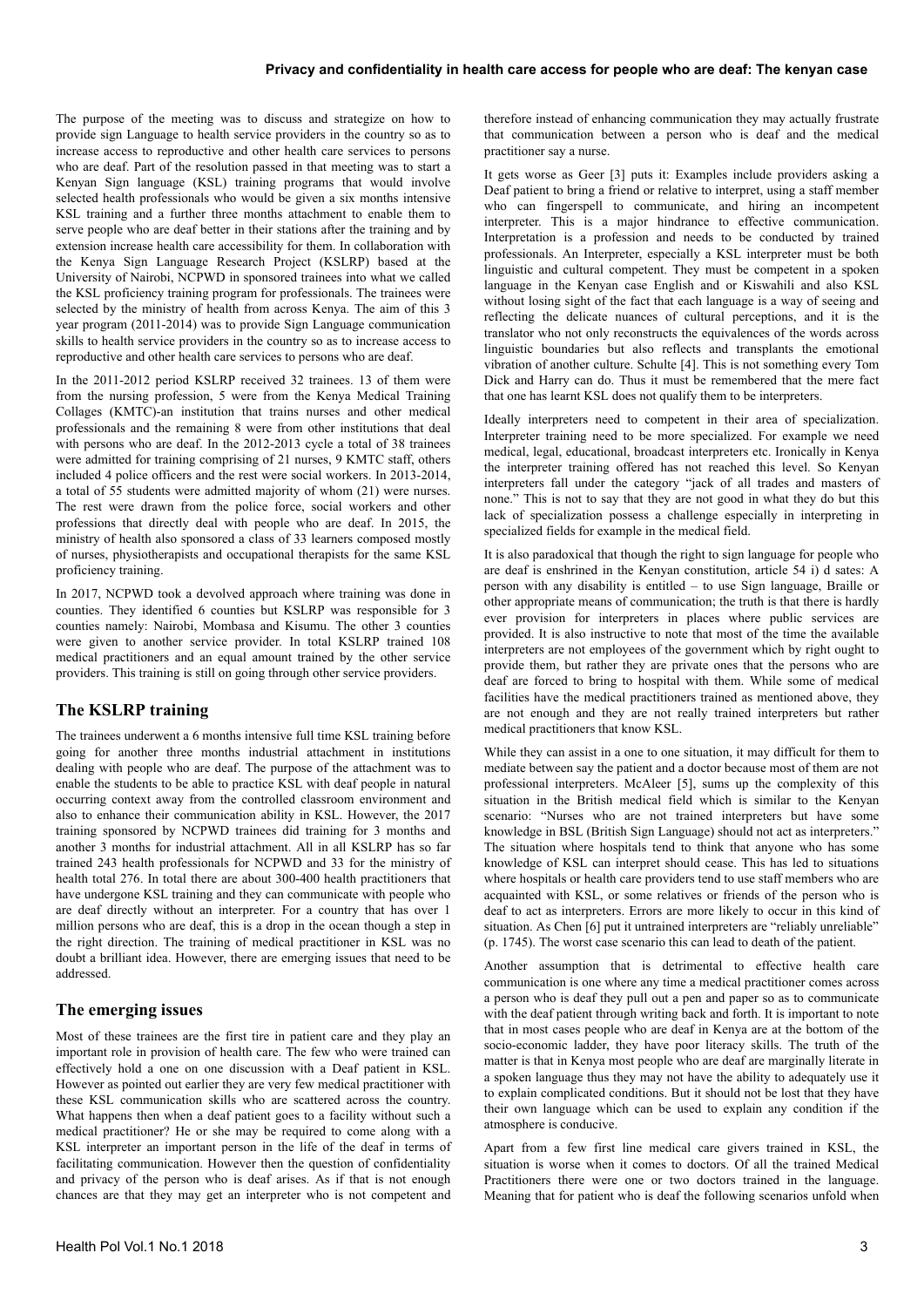they go seeking medical assistance: they must use an interpreter if they bring one or use a nurse who knows some KSL if they are lucky to find one in the medical facility or make do with paper and pen when they get to see a doctor. This situation definitely comes with a cost to the patient, misdiagnosis, and frustration, being passed by as hearing patients who came after him/her go straight to be served and in some instances death.

All in all, it is apparent that people who are deaf therefore have problems assessing heath care mainly because there is a communication barrier in communicating with health care professionals. How can we break these barriers? The most ideal situation in respect to privacy and confidentiality would be to ensure that most of the health professionals are trained in KSL to a near native speaker competence level and then placed in medical facilities so that people who are deaf will communicate directly with them without a third party to safeguard their privacy and confidentiality. Sounds like a tall order though. However, it can be done if KSL is introduced in medical school right from first year. It can also be introduced in medical training centers. On average, Kenya produces about 600 doctors a year. If we target about 100 doctors graduating with KSL skills this can boost the health care sector in terms of people who are deaf access to health care. The same can be done for clinical officers and nurses to enhance that access.

Another important step that can be taken to improve access to health care to people who are deaf is deaf awareness training. All health care professionals need to be sensitized about deafness, deaf culture and KSL. This will not only make them aware of the communication challenges people who are deaf face in accessing services provided by them but also they will be able to understand that these challenges are mostly communication based and that they are putting people who are deaf at risk. This awareness is a step in addressing the issues of access. There is need in doing this awareness to have clear guides in medical institutions of how staff are expected to handle a person who is deaf. Once the first tier medical professional realizes he/she is dealing with a person who is deaf, there must a clearly laid down procedure that is to be followed that may include taking the patient directly to a medical professional who knows KSL and can handle the situation or a qualified interpreter is sought to provide services. The emphasis here being on a qualified interpreter because they are bound by professional ethics and thus are bound to protect the privacy and confidentiality of the patient.

Another approach is to treat this issue of access to health care for people who are deaf as a human rights issue. Human rights are commonly understood as being those rights which are inherent in the mere fact of being human. The concept of human rights is based on the belief that every human being is entitled to enjoy her/his rights without discrimination. Human rights are universal and they belong to everyone regardless of sex, national or ethnic origin, colour, religion, language, or any other status such as disability or deafness. However, how human are these rights for people who are deaf when it comes to health care? Health care access is a human rights issue [7].

The right to health is fundamental to the physical and mental well-being of all individuals and is a necessary condition for the exercise of other human rights including the pursuit of an adequate standard of living. This is provided for in Article 12 of the International Covenant on Economic, Social and Cultural Rights (ICESCR) which provides for the "enjoyment of the highest attainable standard of physical and mental health conducive to living a life of dignity". The Kenyan constitution 2010 reinforces this: The right to health is a fundamental human right guaranteed in the Constitution of Kenya. Article 43 (1) (a) of the Constitution provides that every person has the right to the highest attainable standard of health, which includes the right to health care services, including reproductive health care [9]. If this is the case then how come access to sign language for people who are deaf and therefore easy access to health care and other services is not respected? This can be attributed to the fact that the either the government of Kenya does not take its role as a duty bearer seriously or has abdicated it all together.

Similarly, the people who are deaf in Kenya also are most likely unaware of their constitutional granted right to health as rights holders in the human rights discourse. The Kenyan state and its agencies are duty bearers since they are the ones who are charged with the responsibility of dealing with the main issues deriving from human rights this duty does not fall on individuals. At the same time a human rights based approach give vulnerable citizens the power to demand for delivery of the rights and services which they are entitled too. The relationship between the right holder (in this case people who are deaf) and the duty bearer (the government and its agencies) needs to be a reciprocal one. The most important thing in this relationship is the truth that a right that is not respected leads to a violation, and its redress or reparation can be legally and legitimately claimed [9]. Thus people who are deaf have every right to seek legal redress on this issue of health care access that is denied them. However, more than anything else, their vulnerability make them lack capacity to lay claim on their rights as enshrined in the Kenyan constitution and also in many international instruments that Kenya is a signatory to.

In conclusion, there is no denying how important heath care is for anyone. However, it is the ability to access it that matters most. For people who are deaf, they mostly access health care through interpreters. It is debatable whether they do this using competent and trained interpreters. If they do, then their privacy and confidentiality is guaranteed since professionally trained interpreters are bond by their code of ethics. If they use quarks, this is not guaranteed. The other way people who are deaf can access health care is a situation where most medical practitioners are conversant with KSL and thus a patient who is deaf has direct access to the medical practitioner without the need for a third party. This way then patients who are deaf will have their privacy and confidentiality respected while at the same time bearing in mind that "Protecting the private details of a patient is not just a matter of moral respect, it is essential in retaining the important bond of trust between the doctor and the individual" [2]. Finally access to health care is a human right of major concern and it must be treated as such.

### **DISCUSSION**

In conclusion, there is no denying how important heath care is for anyone. However, it is the ability to access it that matters most. For people who are deaf, they mostly access health care through interpreters. It is debatable whether they do this using competent and trained interpreters. If they do, then their privacy and confidentiality is guaranteed since professionally trained interpreters are bond by their code of ethics. If they use quarks, this is not guaranteed. The other way people who are deaf can access health care is a situation where most medical practitioners are conversant with KSL and thus a patient who is deaf has direct access to the medical practitioner without the need for a third party. This way then patients who are deaf will have their privacy and confidentiality respected while at the same time bearing in mind that "Protecting the private details of a patient is not just a matter of moral respect, it is essential in retaining the important bond of trust between the doctor and the individual" [2]. Finally access to health care is a human right of major concern and it must be treated as such.

#### **REFERENCES**

- 1. Webster M. American Dictonary.
- 2. Nathanson V. Patient confidentiality one of most important pillars of medicine. The telegraph 2011.
- 3. Geer J. Remembering Attack Ads: An Experimental Investigation of Radio. Political Behavior 2003;25:69-95.
- 4. Schultz JM. Mapping and cognitive development in the teaching of foreign language writing. JSTOR 1991;64:978-88.
- 5. McAleer M. Communicating effectively with deaf patients. Nursing Standards 2006;20:51-54.
- 6. Chen A. Doctoring Across The Language Divide. Health Affairs 2006;25:808-13.
- 7. Mweri J. The Deaf as a Vulnerable Group: Are Interpreters Equipped in Advocating for the Human Rights of Deaf Individuals and their Interpreters? Human rights:Where do interpreters fit in? WASLI: Conference Proceedings, Istanbul Turkey 2015;43-60.